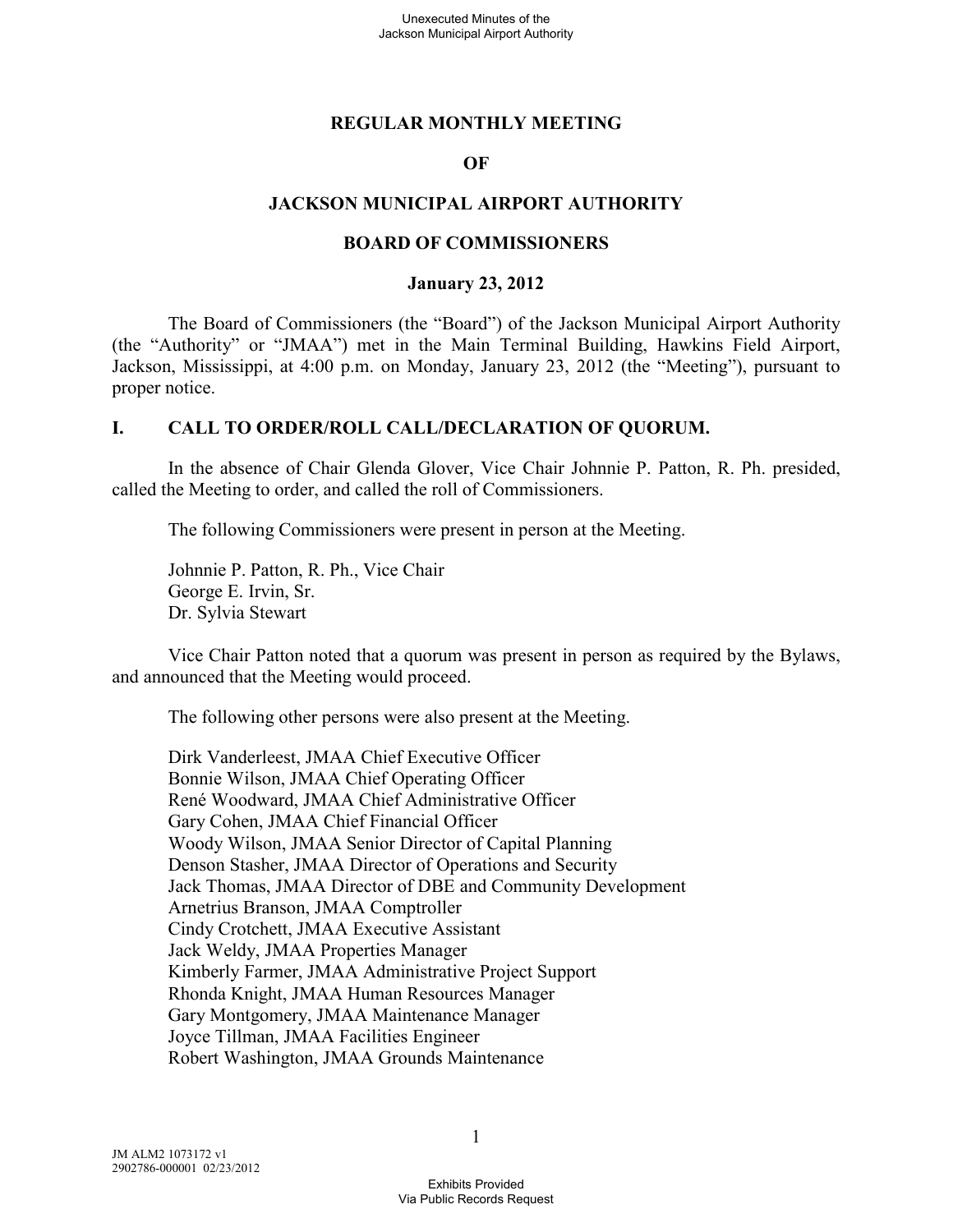Chuck Lott, Neel-Schaffer Alan Moore, Baker Donelson Bearman Caldwell & Berkowitz Jeff Wagner, Baker Donelson Bearman Caldwell & Berkowitz Alexander Martin, Baker Donelson Bearman Caldwell & Berkowitz

# **II. APPROVAL AND EXECUTION OF MINUTES.**

# **A. Open Session and Executive Session of the Special Meeting of the Board of Commissioners, December 19, 2011.**

### **B. Special Work Session on January 19, 2012.**

After discussion, upon motion duly made by Commissioner Irvin, seconded by Commissioner Stewart, and unanimously approved by the affirmative votes of all Commissioners present, the minutes described above were approved as presented and directed to be filed in the appropriate minute book and records of the Authority.

### **III. PUBLIC COMMENTS.**

None.

# **IV. REPORTS.**

# **A. Chief Executive Officer.**

- **1.** *Airport Project Manager Summary, Period Ending December 31, 2011.*
- **2.** *Airport Activity Statistics Report, Period Ending December 31, 2011.*

Mr. Vanderleest directed the Board's attention to the Airport Project Manager Summary and the Airport Activity Statistics Report as found in the packet distributed to the Board prior to the Meeting (the "Packet"), and discussed these reports with the Board. A copy of the Packet is attached as an exhibit to the minutes of the Meeting.

# **3.** *Employee Recognitions.*

a. Employee of the Month, January 2012: Robert Washington, Grounds Maintenance II, Department of Maintenance.

Mr. Vanderleest recognized and commended Mr. Washington for being named Employee of the Month for January 2012.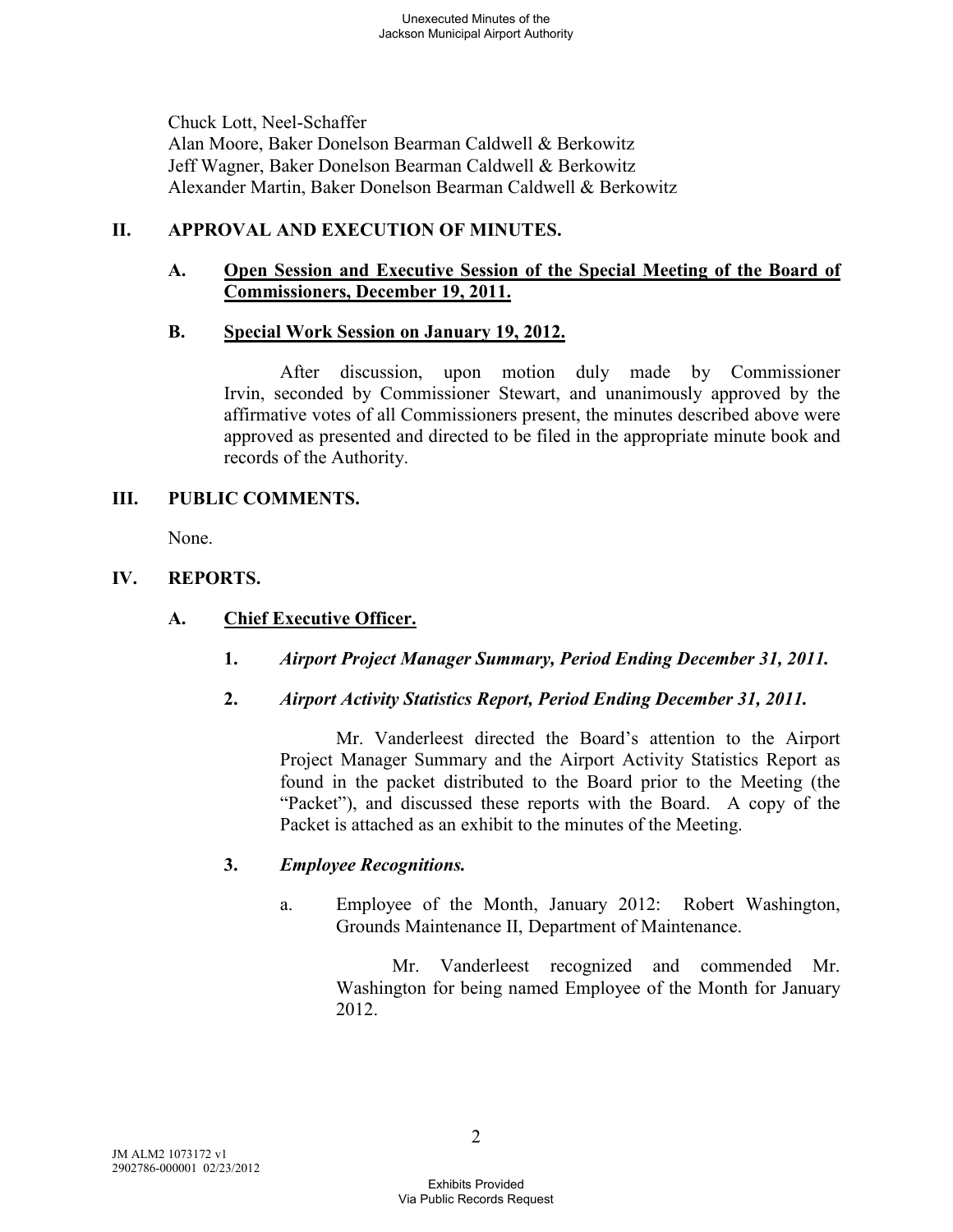# **4.** *Professional Recognitions.*

- a. Rhonda Knight, Human Resources Manager, Department of Administration.
	- (1) Certificate of Supervisory Management, awarded by Mississippi State Personnel Board.

Mr. Vanderleest recognized and commended Ms. Knight for receiving a Certificate of Supervisory Management, awarded by the Mississippi State Personnel Board.

# **5.** *Washington, DC Trip.*

Mr. Vanderleest confirmed that the Mississippi Congressional Delegation would be in Washington, DC on March 27-28, 2012, so those are good dates for the Board to travel to Washington to visit with the Mississippi Congressional Delegation, as previously planned.

### **B. Attorney.**

Mr. Moore said the attorneys had nothing to report at this time.

## **V. ACTION ITEMS.**

# **A. Financial Matters.**

#### **1.** *Financial Reports for December 2011.*

- a. Balance Sheet: Accept.
- b. Income Statement: Accept.
- c. Claims Docket for December 2011: Approve.

Mr. Vanderleest directed the Board's attention to the above referenced financial reports for December 2011 and the Claims Docket for December 2011, all of which were included in the Packet.

After discussion, upon motion duly made by Commissioner Stewart, seconded by Commissioner Irvin, and unanimously approved by the affirmative votes of all Commissioners present, the Board adopted the following resolution.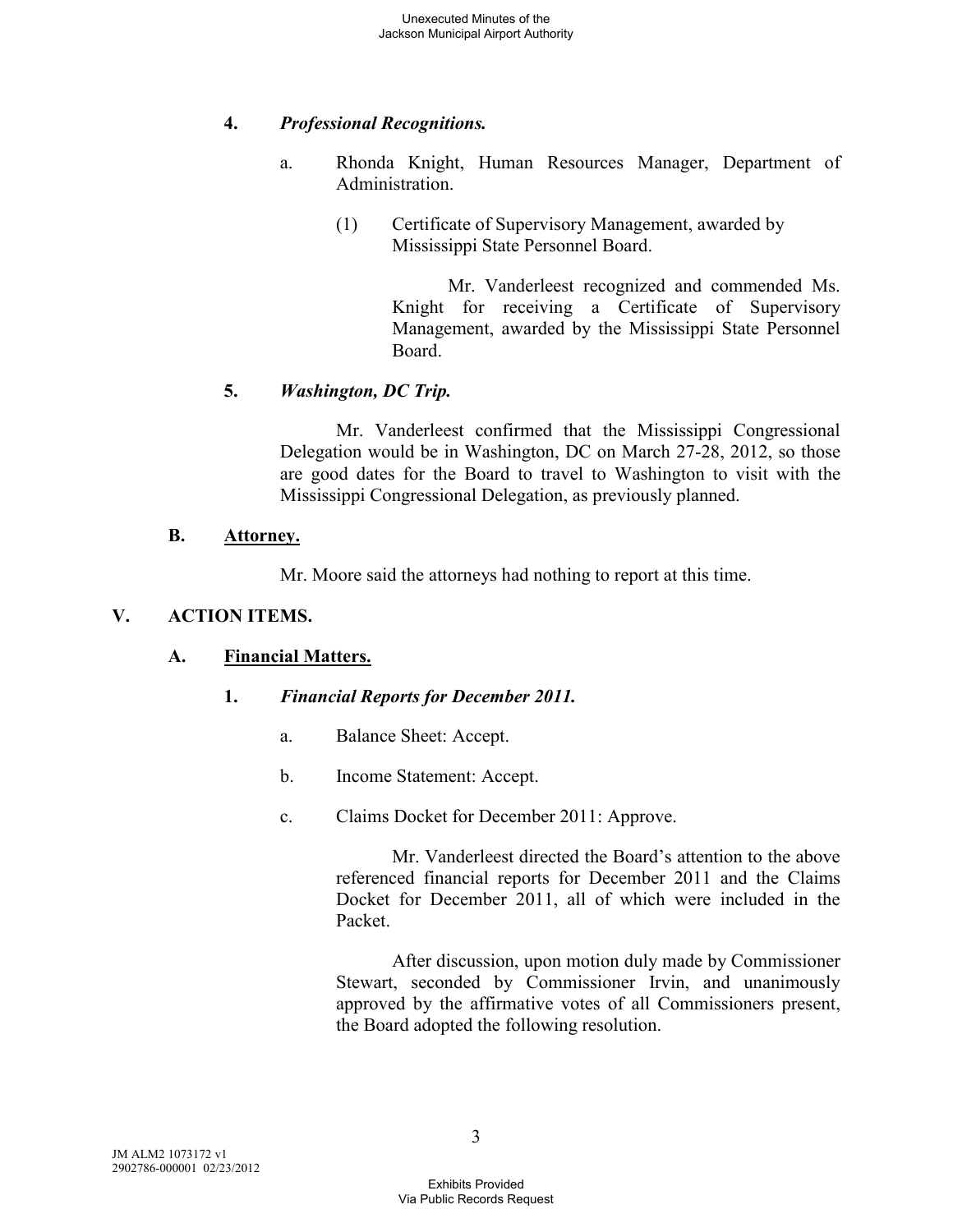# **RESOLUTION ACCEPTING FINANCIAL REPORTS FOR DECEMBER 2011 AND APPROVING AND AUTHORIZING PAYMENT OF CLAIMS DOCKET FOR DECEMBER 2011**

**WHEREAS**, the Board of Commissioners (the "Board") of the Jackson Municipal Airport Authority (the "Authority") has reviewed and considered (i) the Balance Sheet and the Income Statement for the Authority for the month and period ending December 31, 2011 (the "Financial Reports"), and (ii) the Claims Docket of the Authority for the month of December 2011 (the "Claims"), both the Financial Reports and the Claims being (i) included in the packet distributed to the Board prior to the January 23, 2012, Regular Monthly Meeting of the Board, and (ii) incorporated herein by reference;

**NOW, THEREFORE, BE IT RESOLVED**, the Board hereby (i) accepts the Financial Reports and (ii) approves and authorizes payment of the Claims in the total amount of \$718,959.79.

d. Fiscal Year 2011 Financial Audit: Approve.

Mr. Vanderleest reminded the Board that the FY2011 Audit had been presented to the Board by Breazeale, Saunders & O'Neil, Ltd. ("BSO"), the Authority's certified public accounting firm, at the Regular Monthly Work Session of the Board on January 19, 2012. Mr. Vanderleest said that it was appropriate at this time for the Board to consider accepting the (i) letter dated January 27, 2012, to the Board describing significant audit findings (the "Letter re Significant Audit Findings"); (ii) Management Letter addressed to the Board dated September 30, 2011, describing several "opportunities for strengthening internal controls and operating efficiency" (the "Management Letter"); and the (iii) Audited Financial Statements and Independent Auditors' Reports on Internal Accounting Controls and Compliance, September 30, 2011" (the "Audited Financial Statements") (collectively, the "FY2011 Audit Report"). Mr. Vanderleest directed that copies of the FY2011 Audit Report be attached as exhibits to the minutes of the Meeting.

After discussion, upon motion duly made by Commissioner Irvin, seconded by Commissioner Stewart, and unanimously approved by the affirmative votes of all Commissioners present, the Board adopted the following resolution.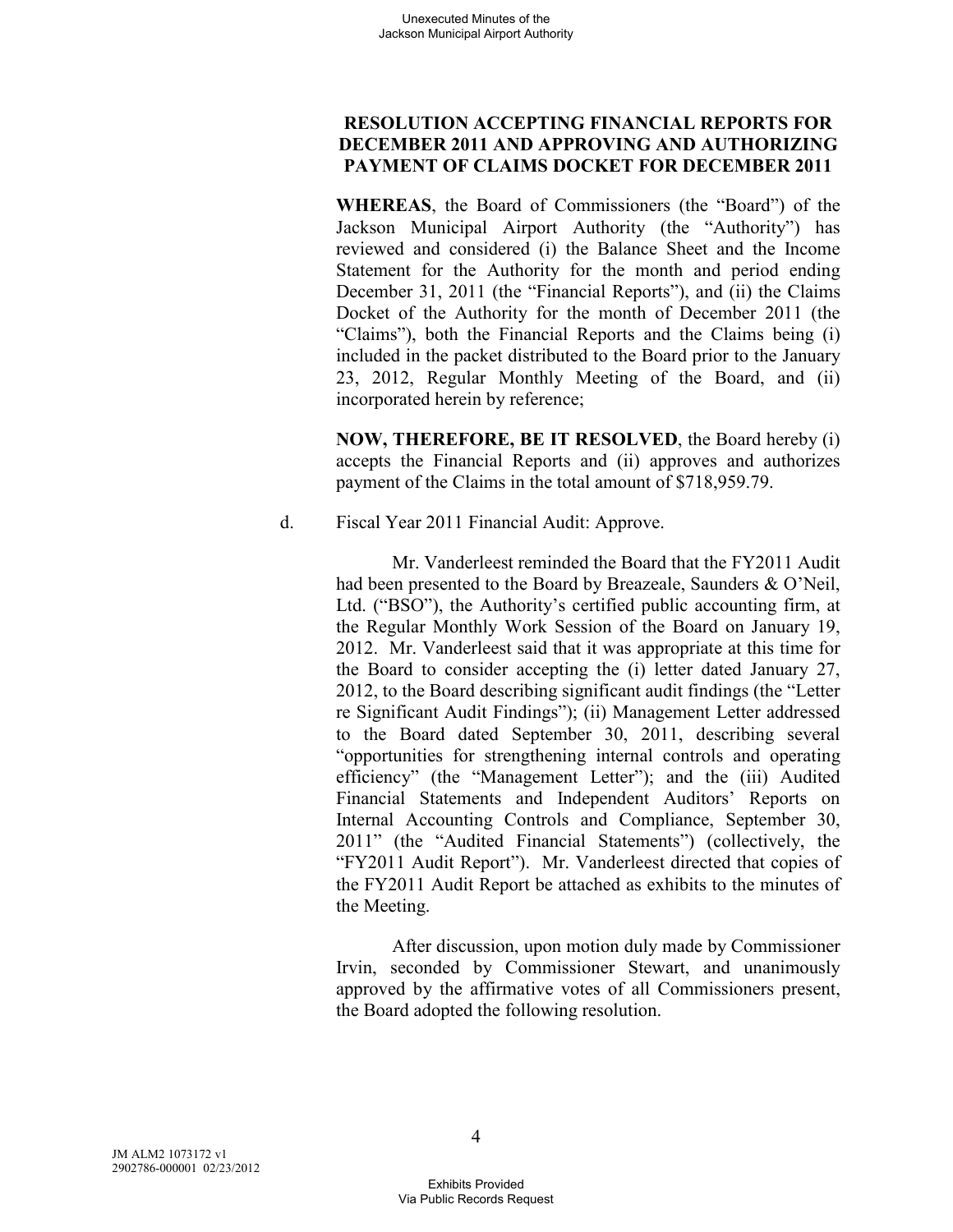# **RESOLUTION ACCEPTING FISCAL YEAR 2011 AUDIT REPORT**

**WHEREAS**, Breazeale, Saunders & O'Neil, Ltd. (the "Auditors") have presented and discussed with the Board of Commissioners (the "Board") of the Jackson Municipal Airport Authority the (i) letter dated January 27, 2012, to the Board describing significant audit findings (the "Letter re Significant Audit Findings"); (ii) Management Letter addressed to the Board dated September 30, 2011, describing several "opportunities for strengthening internal controls and operating efficiency" (the "Management Letter"); and the (iii) Audited Financial Statements and Independent Auditors' Reports on Internal Accounting Controls and Compliance, September 30, 2011" (the "Audited Financial Statements") (collectively, the "FY2011 Audit Report"); and

**WHEREAS**, the Board has reviewed and considered the FY2011 Audit Report;

**NOW, THEREFORE, BE IT RESOLVED**, the Board hereby approves and accepts the FY2011 Audit Report.

e. Quarterly Statistics.

Mr. Vanderleest directed the Board's attention to the summary of the First Quarter FY2012 statistics in the Packet. The Board discussed the First Quarter FY2012 statistics, but took no action.

# **B. Service Agreements.**

- **1.** *JMAA DBE Program Enhancement, JMAA: Authorize Agreement.*
- **2.** *Airport Law Enforcement Officer and Public Safety Personnel Training Workshop, JMAA: Authorize Agreement.*
- **3.** *JMAA Contract No. 334, Federal Government Representation Retainer Agreement, Authorize Renewal.*

Mr. Vanderleest directed the Board's attention to the memoranda in the Packet which described these matters, and discussed these matters with the Board. Mr. Vanderleest said that there had been no changes in these matters since its discussion at the Work Session of the Board on January 19, 2012.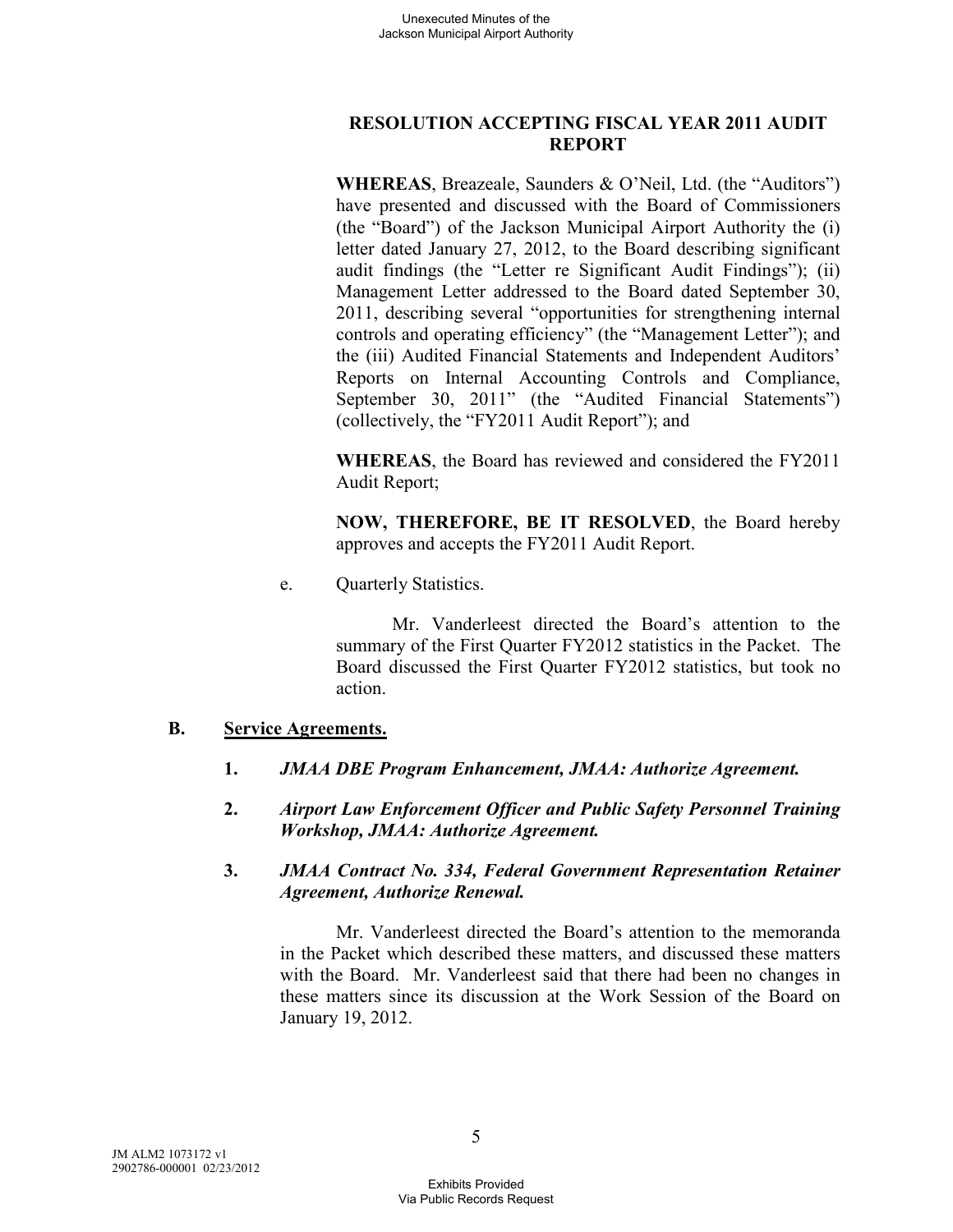After discussion, upon motion duly made by Commissioner Stewart, seconded by Commissioner Irvin, and unanimously approved by the affirmative votes of all Commissioners present, the Board adopted the following resolution.

## **RESOLUTION APPROVING AND AUTHORIZING CERTAIN ACTIONS WITH RESPECT TO CERTAIN SERVICE AGREEMENTS**

**WHEREAS**, the staff of the Jackson Municipal Airport Authority (the "Authority") has recommended that the Board of Commissioners of the Authority (the "Board") approve and authorize certain actions with respect to certain service agreements identified below, all as more particularly described in certain memoranda (i) included in the packet distributed to the Board prior to the January 23, 2012, Regular Monthly Meeting of the Board, and (ii) incorporated herein by reference (separately, each a "Memorandum;" collectively, the "Memoranda"); and

**WHEREAS**, the Board has reviewed the Memoranda and considered the recommendations therein by the staff of the Authority;

**NOW, THEREFORE, BE IT RESOLVED**, the Board hereby determines that it would be in the best interests of and in furtherance of the duties and responsibilities of the Authority to, and the Board hereby does, take the following actions:

- 1. The Board approves and authorizes negotiation and execution of a professional services agreement between the Authority and Colette Holt and Associates ("Holt"), whereby Holt will revise and expand the Authority's DBE Program Document (the "Holt Agreement"), with fees for such services not to exceed \$3,000, all as more particularly set out in the Memorandum dated January 3, 2012, which describes this matter, said Holt Agreement to be in such form and to contain such terms and conditions consistent with said Memorandum as may be deemed appropriate by the Chief Executive Officer of the Authority, as evidenced by his execution thereof.
- 2. The Board approves and authorizes negotiation and execution of a professional services agreement with Brainseed Global Aviation Services, LLC ("Brainseed"), whereby Brainseed will provide a customized, two-day onsite training program for senior security division and law enforcement staff (the "Brainseed Agreement"), with fees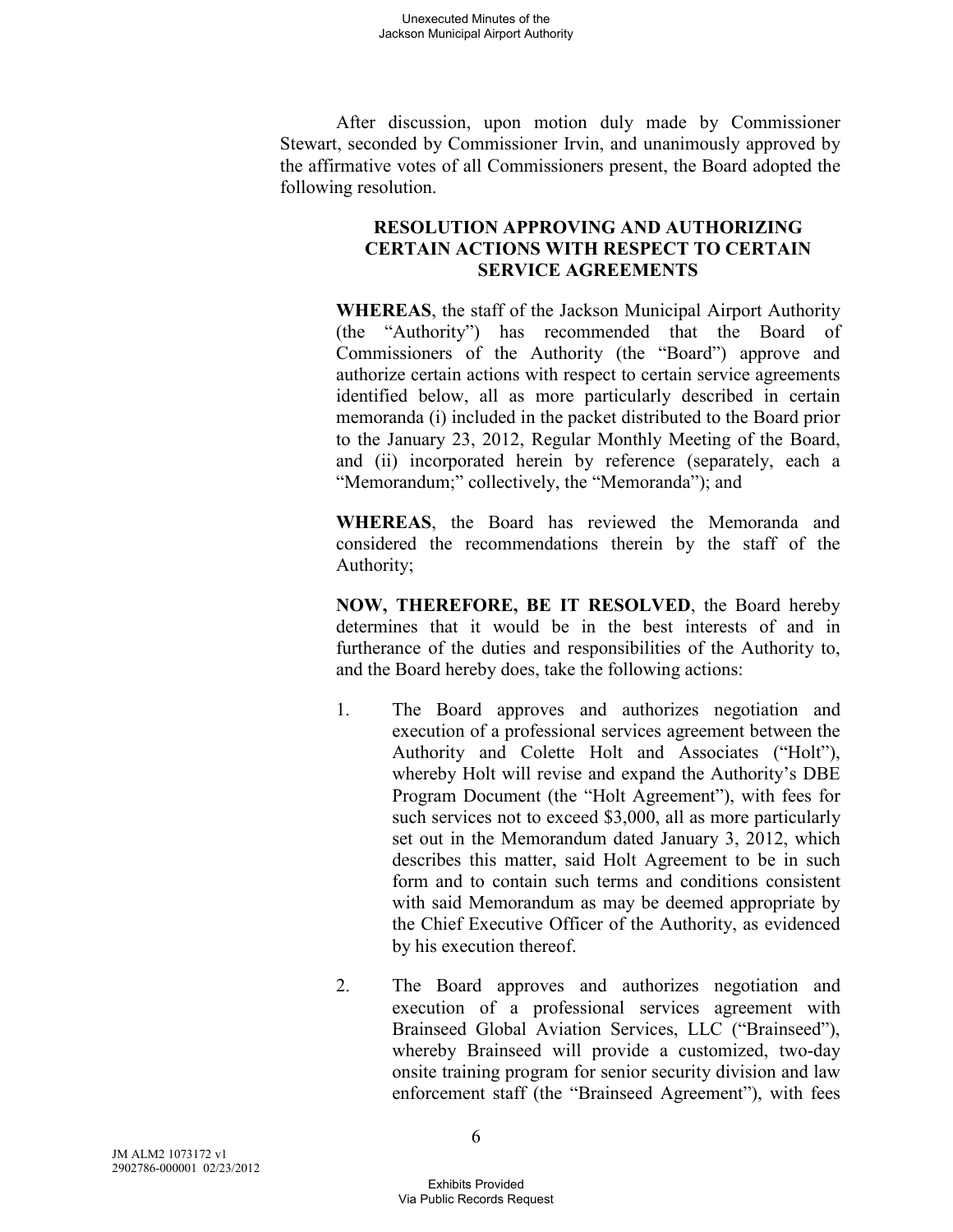for such services not to exceed \$20,000, all as more particularly set out in the Memorandum dated January 7, 2012, which describes this matter, said Brainseed Agreement to be in such form and to contain such terms and conditions consistent with said Memorandum as may be deemed appropriate by the Chief Executive Officer of the Authority, as evidenced by his execution thereof.

3. The Board approves and authorizes negotiation and execution of a one (1) year renewal of the existing retainer agreement with Winston & Strawn, LLP ("W&S") to employ W&S to provide certain professional services relating to federal legislative and administrative representation (the "W&S Agreement"), said W&S Agreement to be in such form and to contain such terms and conditions consistent with the Memorandum dated January 9, 2012, which describes this matter, as may be deemed appropriate by the Chief Executive Officer of the Authority, as evidenced by his execution thereof.

# **C. Construction Projects.**

- **1.** *JMAA Contract No. 007-09-359, East Parallel Runway, 16L/34R Pavement Rehabilitation, JAN: Authorize Amendment to Agreement.*
- **2.** *JMAA Project No. 013-11, Contract No. 013-11-064, Roof Replacement East Concourse and Tower Cab, JAN: Authorize Amendment to Agreement.*

Mr. Vanderleest directed the Board's attention to the memoranda in the Packet which described these matters, and discussed these matters with the Board. Mr. Vanderleest said that there had been no changes in these matters since its discussion at the Work Session of the Board on January 19, 2012.

After discussion, upon motion duly made by Commissioner Irvin, seconded by Commissioner Stewart, and unanimously approved by the affirmative votes of all Commissioners present, the Board adopted the following resolution.

## **RESOLUTION APPROVING AND AUTHORIZING CERTAIN ACTIONS WITH RESPECT TO CERTAIN CONSTRUCTION PROJECTS**

**WHEREAS**, the staff of the Jackson Municipal Airport Authority (the "Authority") has recommended that the Board of Commissioners (the "Board") of the Authority approve and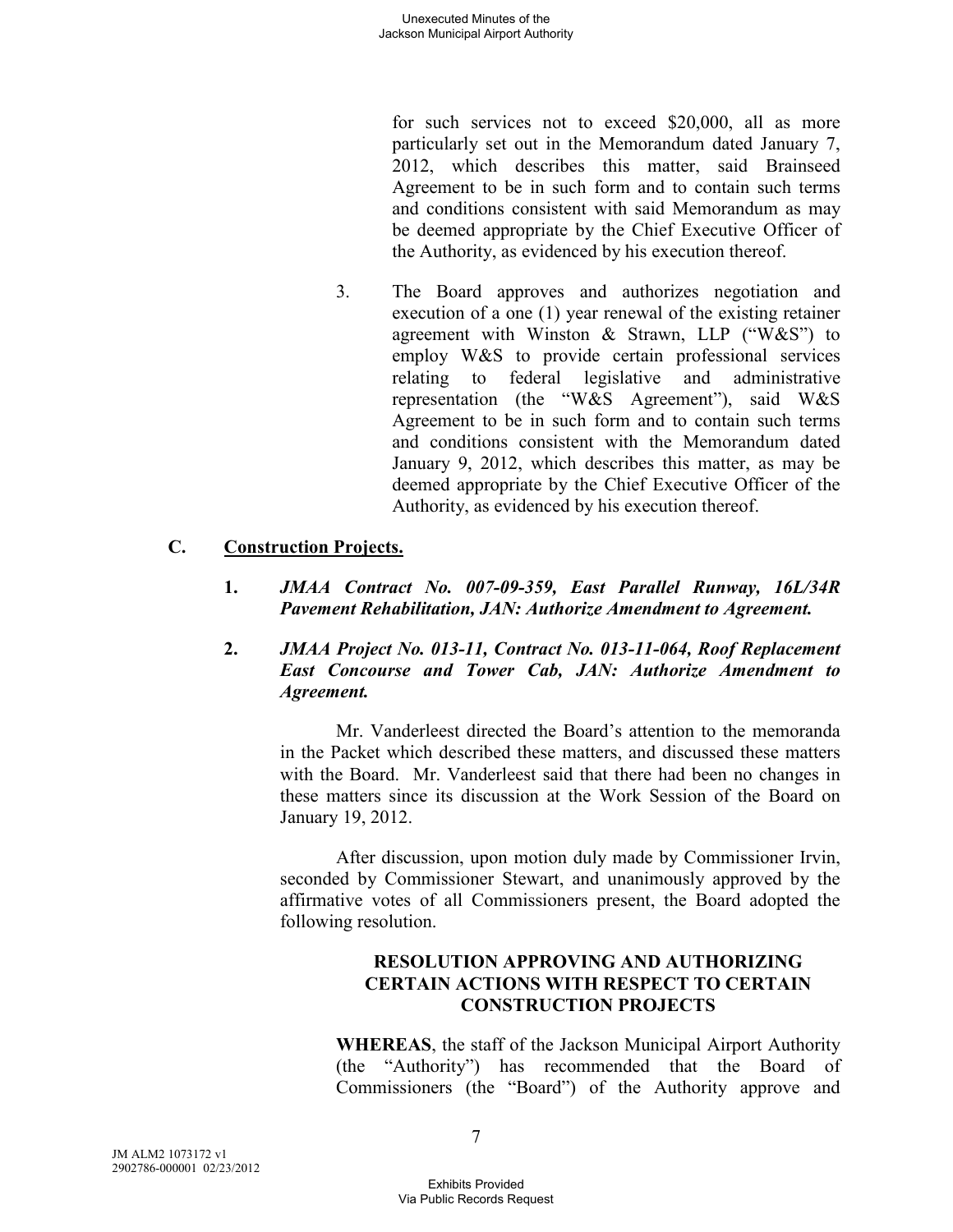authorize certain actions with respect to certain construction projects identified below, all as more particularly described in certain memoranda (i) included in the packet distributed to the Board prior to the January 23, 2012, Regular Monthly Meeting of the Board, and (ii) incorporated herein by reference (separately, each a "Memorandum;" collectively, the "Memoranda"); and

**WHEREAS**, the Board has reviewed the Memoranda and considered the recommendations therein by the staff of the Authority;

**NOW, THEREFORE, BE IT RESOLVED**, the Board hereby determines that it would be in the best interests of and in furtherance of the duties and responsibilities of the Authority to, and the Board hereby does, take the following actions:

- 1. The Board approves and authorizes negotiation and execution of an amendment to the professional services agreement with Hatch Mott MacDonald Florida, LLC ("HMM"), pursuant to which HMM will provide (i) additional engineering and construction oversight services in connection with Phase II of the design and construction of repairs to Runway 16L/34R at Jackson – Medgar Wiley Evers International Airport ("JAN"), and (ii) arbitration support and other services, with the additional cost not to exceed \$660,375.00 (the "HMM Amendment"), all as more specifically described in that certain Memorandum dated January 4, 2012, which describes this matter, said HMM Amendment to be in such form and to contain such terms and conditions consistent with said Memorandum as may be deemed appropriate by the Chief Executive Officer of the Authority, as evidenced by his execution thereof.
- 2. The Board approves and authorizes (i) negotiation and execution of an amendment to the existing professional services agreement with Dale Partners Architects P.A. ("Dale Partners"), whereby Dale Partners will provide additional design and professional services in connection with the expanded scope of the Roof Replacement and Repair of the East Concourse & Tower Cab at Jackson – Medgar Wiley Evers International Airport (JMAA Project No. 013-11) (the "Project"), the cost of said additional services not to exceed \$641,932.50 for a total contract cost of \$814,992.50 (the "Dale Partners Amendment"), said Dale Partners Amendment to be in such form and to contain such terms and conditions consistent with the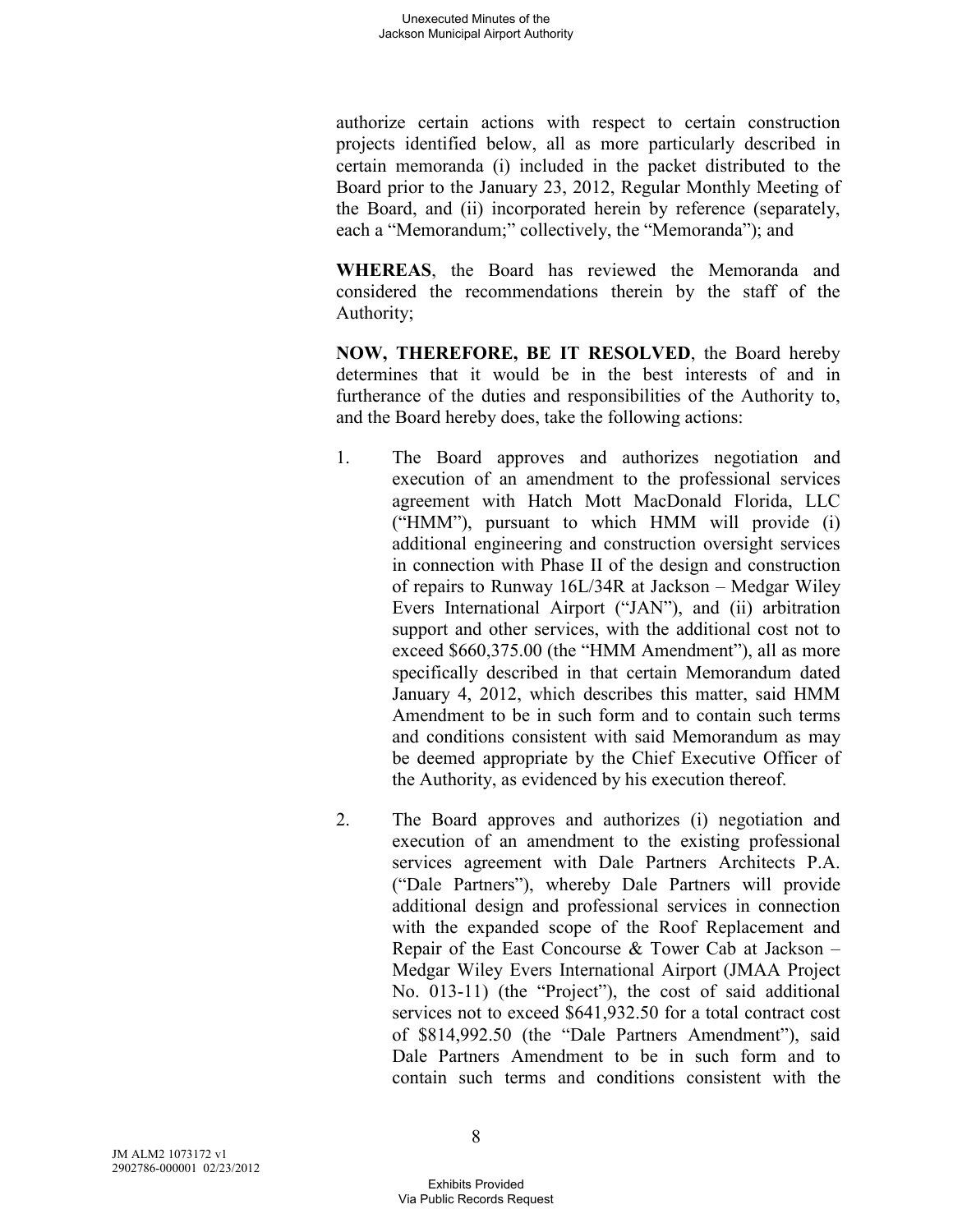Memorandum dated January 12, 2012, which describes this matter, as may be deemed appropriate by the Chief Executive Officer of the Authority, as evidenced by his execution thereof; and (ii) an expanded project budget to address the probable cost of construction for additional project elements for a new total project budget of \$3,800,000, as set forth in said Memorandum.

#### **D. Procurements.**

## **1.** *JMAA Contract No. 014-07-320-07, Flight Information Display System Software Procurement, JAN: Authorize Addendum.*

### **2.** *B2GNow DBE Program Management Software Procurement, JMAA: Authorize Agreement.*

Mr. Vanderleest directed the Board's attention to the memoranda in the Packet which described these matters, and discussed these matters with the Board. Mr. Vanderleest said that there had been no changes in these matters since its discussion at the Work Session of the Board on January 19, 2012.

After discussion, upon motion duly made by Commissioner Irvin, seconded by Commissioner Stewart, and unanimously approved by the affirmative votes of all Commissioners present, the Board adopted the following resolution.

## **RESOLUTION APPROVING AND AUTHORIZING CERTAIN ACTIONS WITH RESPECT TO CERTAIN PROCUREMENTS**

**WHEREAS**, the staff of the Jackson Municipal Airport Authority (the "Authority") has recommended that the Board of Commissioners (the "Board") of the Authority approve and authorize certain actions with respect to certain procurements identified below, all as more particularly described in certain memoranda (i) included in the packet distributed to the Board prior to the January 23, 2012, Regular Monthly Meeting of the Board, and (ii) incorporated herein by reference (separately, each a "Memorandum;" collectively, the "Memoranda"); and

**WHEREAS**, the Board has reviewed the Memoranda and considered the recommendations therein by the staff of the Authority;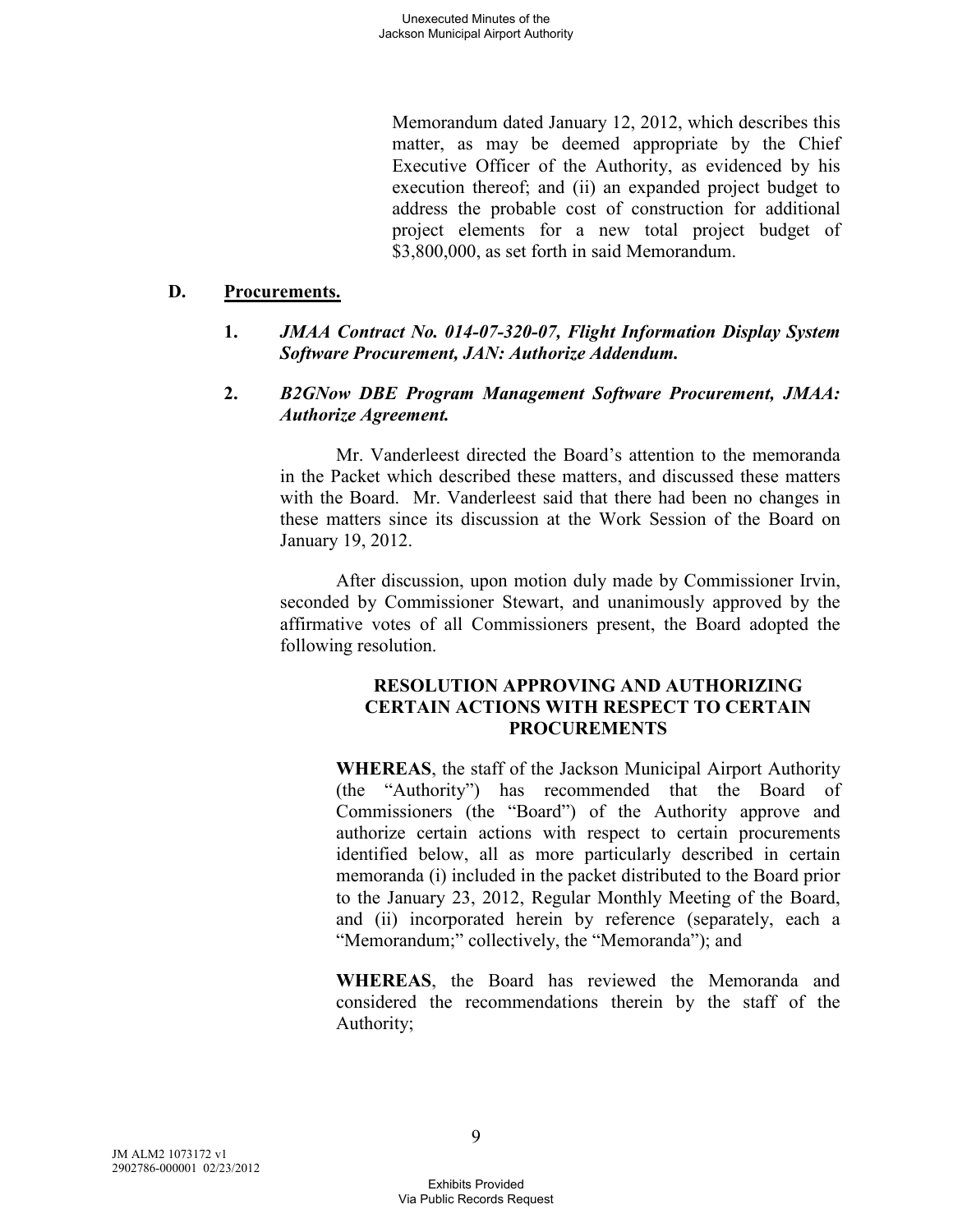**NOW, THEREFORE, BE IT RESOLVED**, the Board hereby determines that it would be in the best interests of and in furtherance of the duties and responsibilities of the Authority to, and the Board hereby does, take the following actions:

- 1. The Board approves and authorizes negotiation and execution of an addendum to the existing professional services agreement between the Authority and G. C. R. & Associates, Inc. ("GCR"), whereby GCR will provide and install flight tracking and weather reporting software on the Flight Information Display System (FIDS) in place at Jackson – Medgar Wiley Evers International Airport (the "GCR Amendment"), with fees for such services not to exceed \$15,000, all as more particularly set out in the Memorandum dated January 7, 2012, which describes this matter, said GCR Amendment to contain such terms and conditions consistent with said Memorandum as may be deemed appropriate by the Chief Executive Officer of the Authority, as evidenced by his execution thereof.
- 2. The Board approves and authorizes (i) procurement of Disadvantaged Business Enterprise ("DBE") program management software from, and (ii) negotiation and execution of a three-year maintenance and support agreement with, AskReply, Inc. d/b/a B2GNow ("B2G") for an initial cost not to exceed \$69,660, and an annually recurring service fee of \$33,260 for years two and three of the agreement (the "B2G Agreement"), all as more particularly described in the Memorandum dated January 7, 2012, which describes this matter, said B2G Agreement to be in such form and to contain such terms and conditions consistent with said Memorandum as may be deemed appropriate by the Chief Executive Officer of the Authority, as evidenced by his execution thereof.

# **E. Grants.**

There was no discussion or action taken regarding grants at the Meeting.

# **F. Other Matters.**

#### **1.** *JMAA Policy 1-400, Signatory Authorities, Approve Amendment.*

Mr. Vanderleest directed the Board's attention to pages 80-82 in the Packet, which contained a new, amended form of the Authority's policy regarding signatory authorities for the JMAA staff.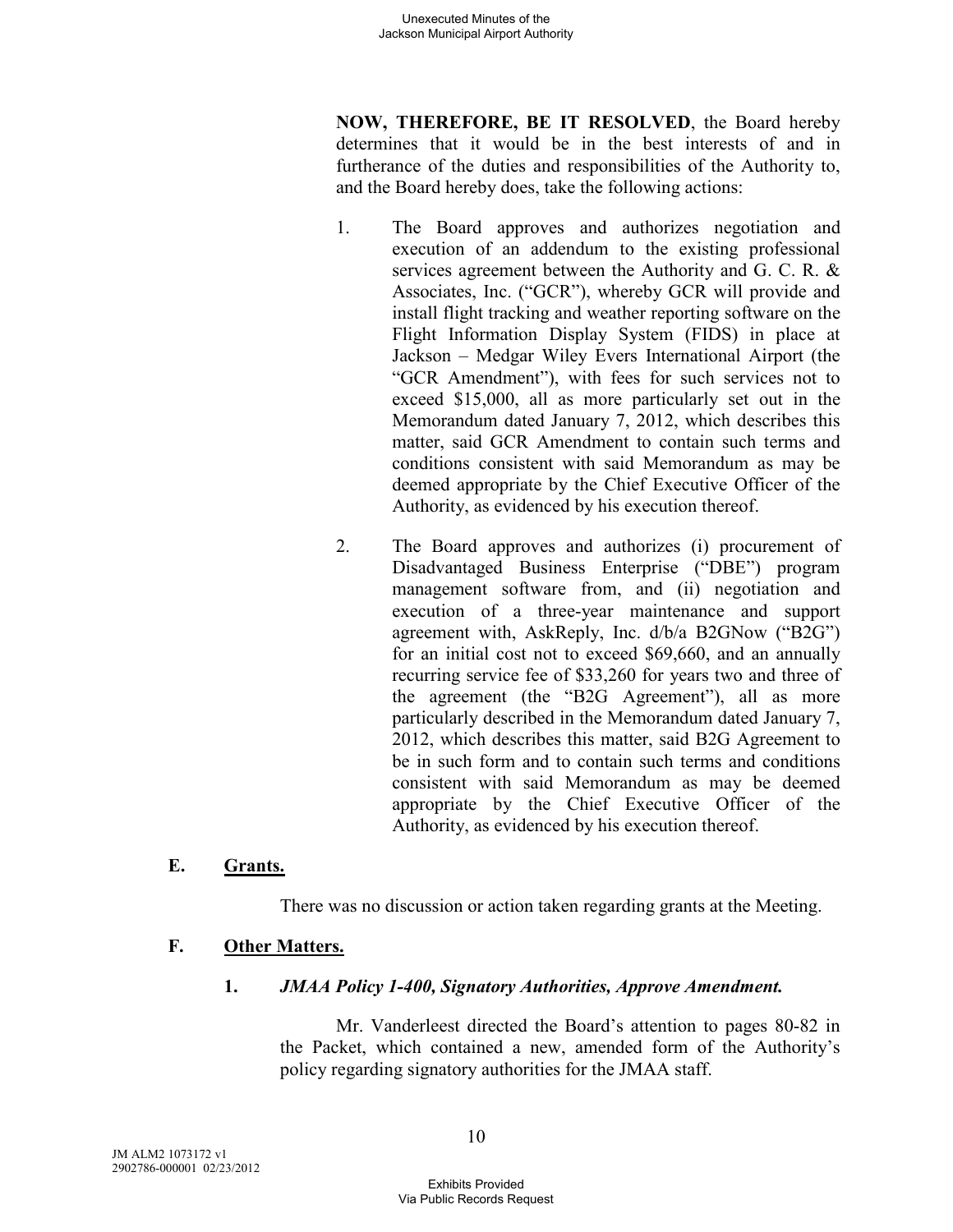After discussion, upon motion duly made by Commissioner Irvin, seconded by Commissioner Stewart, and unanimously approved by the affirmative votes of all Commissioners present, the Board adopted the following resolution.

# **RESOLUTION APPROVING AND ADOPTING POLICY NO. 1-400, SIGNATORY AUTHORITIES**

**WHEREAS**, the staff of the Jackson Municipal Airport Authority (the "Authority") has recommended that the Board of Commissioners (the "Board") of the Authority approve and adopt revisions to that certain Policy No. 1-400, entitled "Signatory Authorities," a copy of which is (i) included in the packet distributed to the Board prior to the January 23, 2012, Regular Monthly Meeting of the Board, and (ii) incorporated herein by reference (the "Policy"); and

**WHEREAS**, the Board has reviewed and considered the Policy;

**NOW, THEREFORE, BE IT RESOLVED,** the Board hereby approves and adopts the Policy.

### **2.** *The Chamblee Company.*

Mr. Vanderleest directed the Board's attention to the memorandum in the Packet which described this matter, and discussed this matter with the Board. Mr. Vanderleest said that there had been no changes in the form of the proposed resolution since its discussion at the Work Session of the Board on January 19, 2012.

After discussion, upon motion duly made by Commissioner Irvin, seconded by Commissioner Stewart, and unanimously approved by the affirmative votes of all Commissioners present, the Board adopted the following resolution.

## **RESOLUTION SETTING FORTH THE INTENT OF, AND TERMS AND CONDITIONS PURSUANT TO WHICH, THE JACKSON MUNICIPAL AIRPORT AUTHORITY WILL ENTER INTO NEW LEASES WITH THE CHAMBLEE COMPANY OR ITS AFFILIATES FOR THE PROPERTY PREVIOUSLY LEASED BY JMAA TO PARKWAY CROSSING, LLC AND LAKELAND INCOME PROPERTIES, LLC**

**WHEREAS**, the Jackson Municipal Airport Authority ("JMAA") has heretofore entered into that certain Lease Agreement with Parkway Crossing, LLC ("Parkway") dated August 15, 1997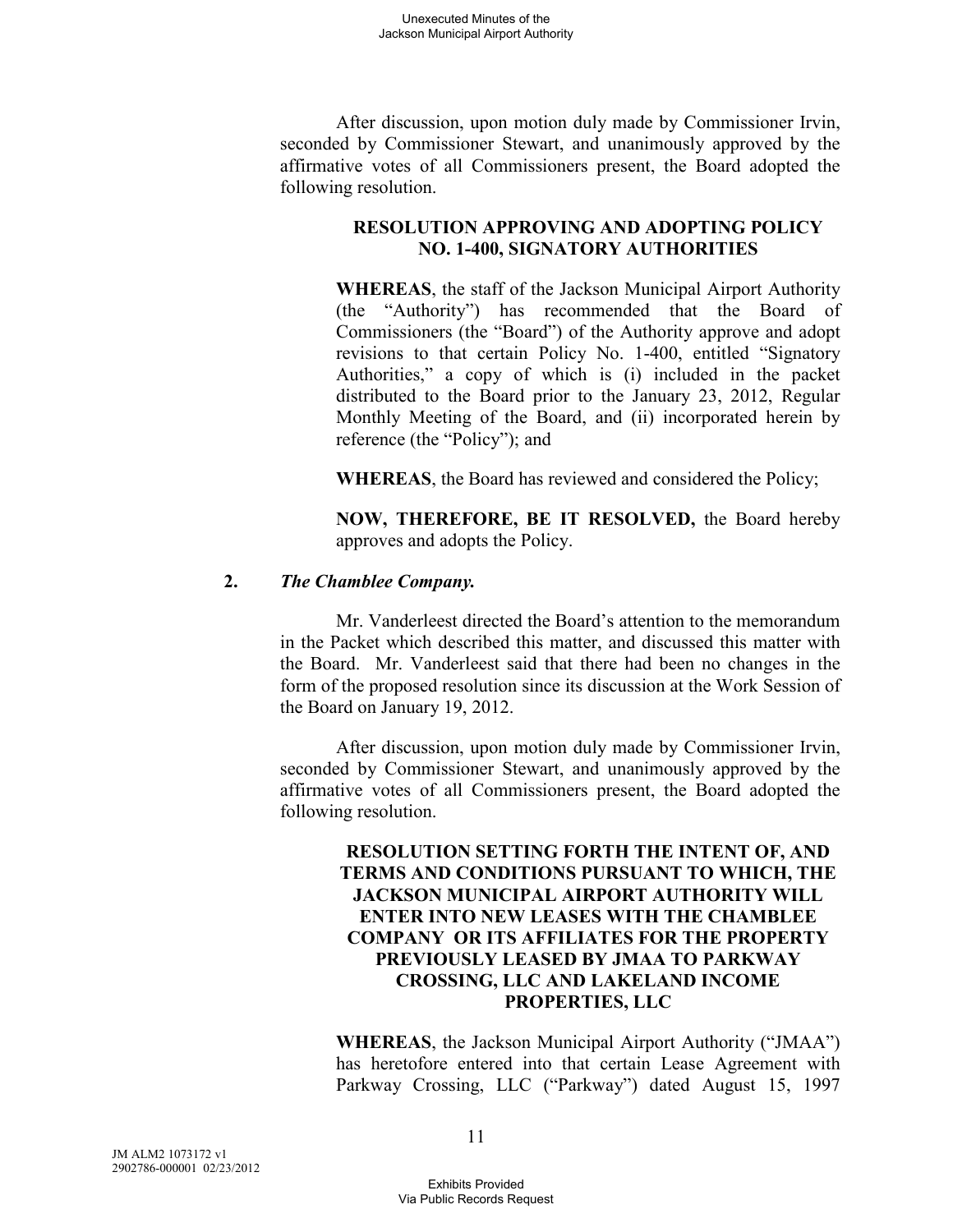pursuant to which JMAA leased certain property (the "Hotel Lease") to Parkway for development and operation of a Sleep Inn (the "Hotel") and has heretofore entered into that certain Lease Agreement with Lakeland Income Properties, LLC ("LIP") dated September 1, 1993 pursuant to which JMAA leased certain property (the "Shopping Center Lease" and, together with the Hotel Lease, the "Leases") to LIP for development and operation of a shopping center (the "Shopping Center"); and

**WHEREAS**, Parkway and LIP are each affiliates of The Chamblee Company ("Chamblee"); and

**WHEREAS**, Jackson SI Note, LLC has acquired the Hotel Lease from Parkway, and Chamblee has expressed a desire to reacquire the Hotel Lease, either through Parkway or through another affiliate of Chamblee; and

**WHEREAS**, Chamblee has expressed a desire to make renovations to the Shopping Center and, if the Hotel Lease is reacquired, the Hotel, but has further indicated to JMAA that the terms of the Leases must be extended such that each has an unexpired, remaining term of fifty (50) years in order to make such renovations financially feasible; and

**WHEREAS**, Chamblee and JMAA have previously negotiated the terms of a new lease for each of the Hotel and the Shopping Center (the "New Leases"), which New Leases would provide for, among other things, a fifty (50) year lease-term upon delivery of a satisfactory site plan for substantial improvement of the Hotel and/or the Shopping Center, as applicable; and

**WHEREAS**, JMAA approved the form of the New Leases further subject to the acquisition by Parkway and LIP of JMAA's reversionary interest in the current improvements constructed under the Hotel Lease and the Shopping Center Lease, last valued by appraisal in 2008 at \$27,000 for the Hotel and \$21,000 for the Shopping Center; and

**WHEREAS**, the Board of Commissioners for JMAA (the "Board") desires to see the continued viability and improvement of property which JMAA leases for commercial development;

# **NOW, THEREFORE, BE IT RESOLVED,**

1. Upon (i) delivery of a site plan for redevelopment of the Shopping Center satisfactory to the Board and (ii) payment of the appraised value of JMAA's reversionary interest in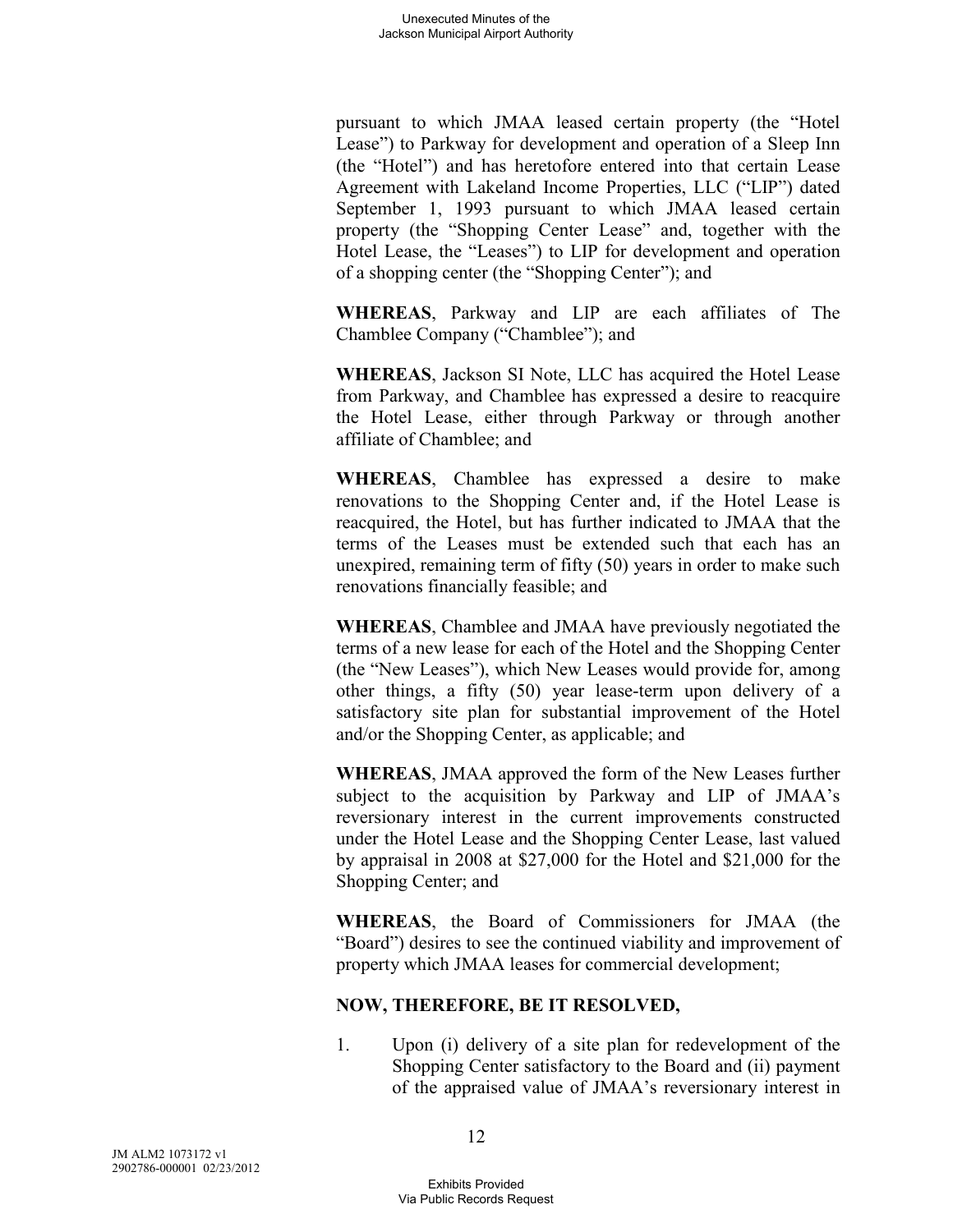the existing improvements constructed under the Shopping Center Lease, JMAA shall be, and hereby is, authorized to execute and deliver the New Lease for the Shopping Center substantially in the form attached to this resolution.

- 2. Upon (i) reacquisition of the Hotel Lease by Chamblee or its affiliate, (ii) delivery of a site plan for redevelopment of the Hotel satisfactory to the Board and (iii) payment of the appraised value of JMAA's reversionary interest in the existing improvements constructed under the Hotel Lease, JMAA shall be, and hereby is, authorized to execute and deliver the New Lease for the Hotel substantially in the form attached to this resolution.
- 3. As a result of the lapse in time, JMAA's reversionary interest in the existing improvements constructed under each of the Leases shall be subject to re-appraisal, with the purchase price to be determined by averaging the two appraisals of JMAA's reversionary interest in the existing improvements in accordance with Section 61-3-19 of the Mississippi Code of 1972, as amended.
- 4. JMAA shall be, and hereby is, authorized to pay one-half  $(\frac{1}{2})$  the costs of the appraisals of JMAA's reversionary interest in the existing improvements constructed under the Leases, the other one-half  $(\frac{1}{2})$  to be paid by Chamblee and deposited with JMAA by Chamblee prior to JMAA authorizing performance of the appraisals.
- 5. In the event Chamblee fails to deliver a site plan for redevelopment of the Shopping Center or the Hotel prior to December 31, 2013, the Board reserves the right to impose such additional conditions as it may deem appropriate prior to execution of a New Lease for the Hotel or the Shopping Center.

# **3.** *Early Issues.*

Mr. Vanderleest distributed to the Board a list of claims which he proposed to be approved for early payment by the Board. A copy of the list of "early issue" claims is attached as an exhibit to the minutes of this Meeting.

After discussion, upon motion duly made by Commissioner Irvin, seconded by Commissioner Stewart, and unanimously approved by the affirmative votes of all Commissioners present, the Board adopted the following resolution.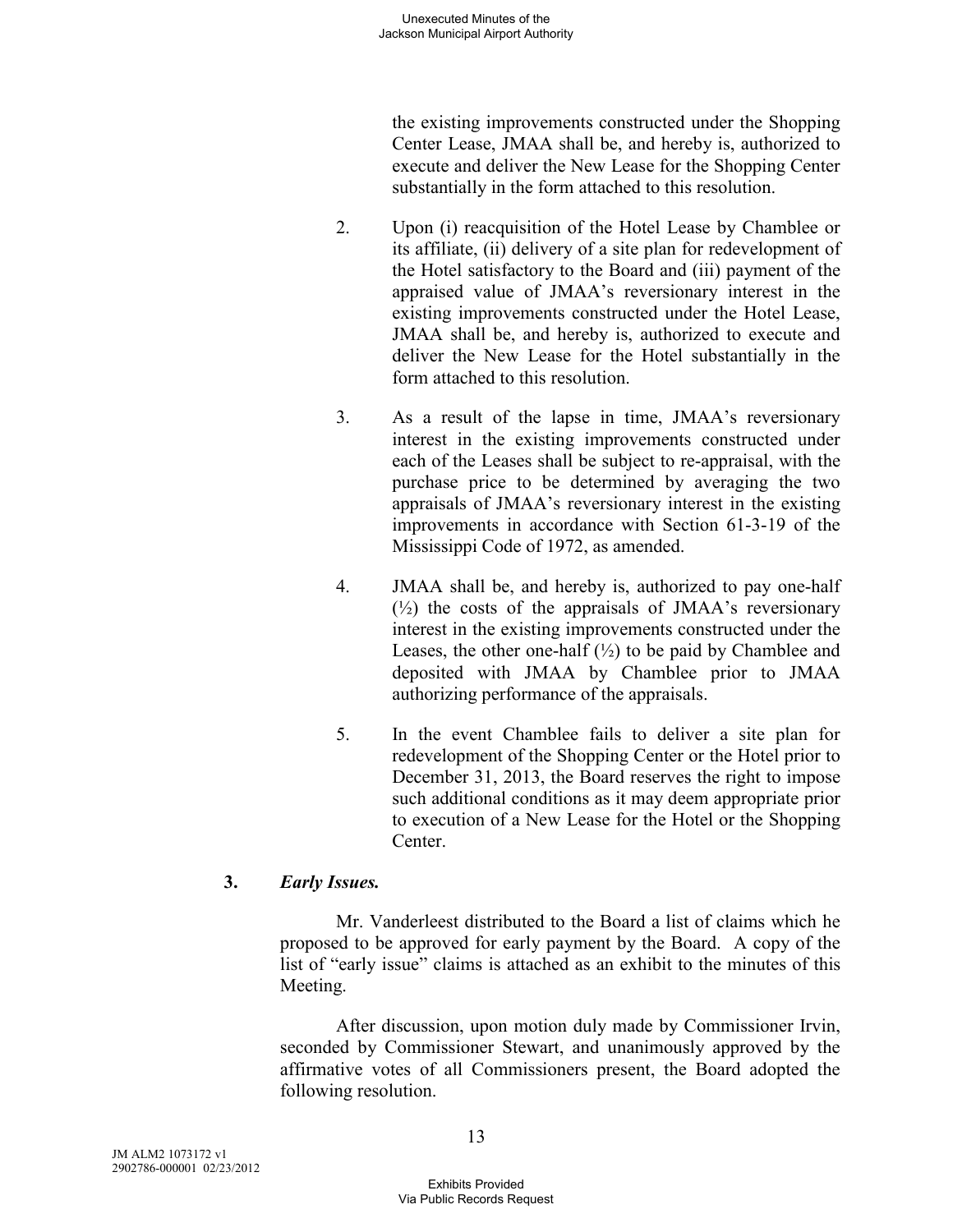# **RESOLUTION APPROVING AND AUTHORIZING PAYMENT OF CERTAIN EARLY ISSUE CLAIMS**

**WHEREAS**, the staff of the Jackson Municipal Airport Authority (the "Authority") has recommended that the Board of Commissioners of the Authority (the "Board") approve and authorize prompt payment of certain early issue claims (the "Early Issue Claims"), a list of the Early Issue Claims being attached as an exhibit to the minutes of the Regular Monthly Meeting of the Board on January 23, 2012; and

**WHEREAS**, the Board has reviewed the Early Issue Claims and considered said recommendation by the staff of the Authority;

**NOW**, **THEREFORE**, **BE IT RESOLVED**, the Board hereby determines that the Early Issue Claims are appropriate and proper expenses incurred in connection with authorized responsibilities and duties of the Authority, and hereby approves and authorizes prompt payment of the Early Issue Claims in the total amount of \$16,416.74.

# **4.** *Board Travel.*

Mr. Vanderleest said that Congressman Bennie Thompson had scheduled a meeting on Tuesday afternoon, January 24, 2012, with Secretary of Transportation Ray LaHood to discuss direct commercial passenger flights between JAN and Reagan National Airport in Washington, DC ("National Airport"). As background, Mr. Vanderleest reminded the Board that Delta Airlines had given notice that it will terminate direct service between JAN and National Airport as of March 2, 2012. Mr. Vanderleest said that USAir had indicated an interest in operating direct service between JAN and National Airport on a 90-day trial basis beginning March 4, 2012.

After discussion, upon motion duly made by Commissioner Stewart, seconded by Commissioner Irvin, and unanimously approved by the affirmative votes of all Commissioners present, the Board adopted the following resolution.

### **RESOLUTION APPROVING AND AUTHORIZING CERTAIN TRAVEL EXPENSES FOR THE BOARD CHAIR AND CHIEF EXECUTIVE OFFICER**

**WHEREAS**, Congressman Bennie Thompson has requested that Dr. Glenda Glover ("Dr. Glover"), Chair of the Board of Commissioners (the "Board") of the Jackson Municipal Airport Authority (the "Authority"), and Dirk Vanderleest, Chief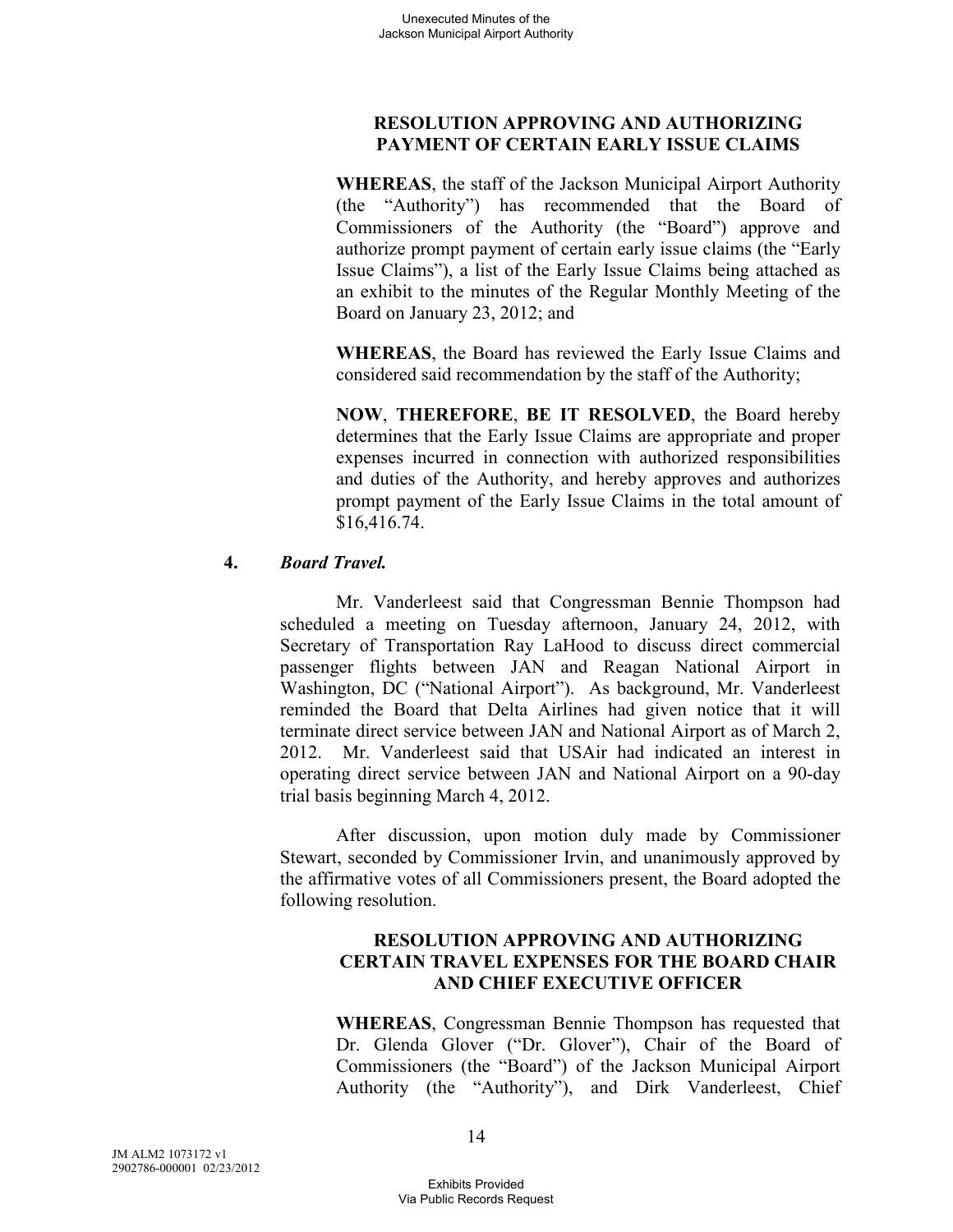Executive Officer of the Authority ("Mr. Vanderleest"), attend a meeting in his office in Washington, DC on January 24, 2012, with Secretary of Transportation Ray LaHood, to discuss direct commercial passenger flights between Jackson – Medgar Wiley Evers International Airport and Washington Reagan National Airport (the "Airport") in Washington, DC (the "DC Meeting");

**NOW, THEREFORE, BE IT RESOLVED**, the Board hereby (i) determines that attendance at the DC Meeting by Dr. Glover and Mr. Vanderleest is necessary and appropriate in order for the Authority to carry out its statutory responsibilities to provide and promote commercial air service at the Airport, and (ii) approves and authorizes reimbursement of reasonable expenses incurred by Dr. Glover and Mr. Vanderleest in connection with their attendance at the DC Meeting, all in accordance with the Authority's Travel Policy.

### **5.** *Pump Station and Sewer Line Repair, Jackson-Medgar Wiley Evers International Airport*

Mr. Vanderleest distributed and discussed with the Board a certain memorandum dated January 23, 2012, which requested authority to enter into an agreement with Scoggins Pump Repair for the repair and reinstallation of two impellers on the supporting pumps for the sanitary sewer system at Jackson-Medgar Wiley Evers International Airport (the "Memorandum"), all as more specifically described in the Memorandum, a copy of which is attached as an exhibit to the minutes of the Meeting.

After discussion, upon motion duly made by Commissioner Irvin, seconded by Commissioner Stewart, and unanimously approved by the affirmative votes of all Commissioners present, the Board adopted the following resolution.

## **RESOLUTION AUTHORIZING AGREEMENT WITH SCOGGINS PUMP REPAIR FOR REPAIR OF SANITARY SEWER SYSTEM AT JACKSON-MEDGAR WILEY EVERS INTERNATIONAL AIRPORT**

**WHEREAS**, the staff of the Jackson Municipal Airport Authority (the "Authority") has recommended that the Board of Commissioners (the "Board") of the Authority approve and authorize negotiation and execution of an agreement with Scoggins Pump Repair ("Scoggins") for certain repairs to the sanitary sewer system at Jackson – Medgar Wiley Evers International Airport (the "Scoggins Agreement"), all as more particularly described in that certain memorandum (i) distributed to the Board at the January 23,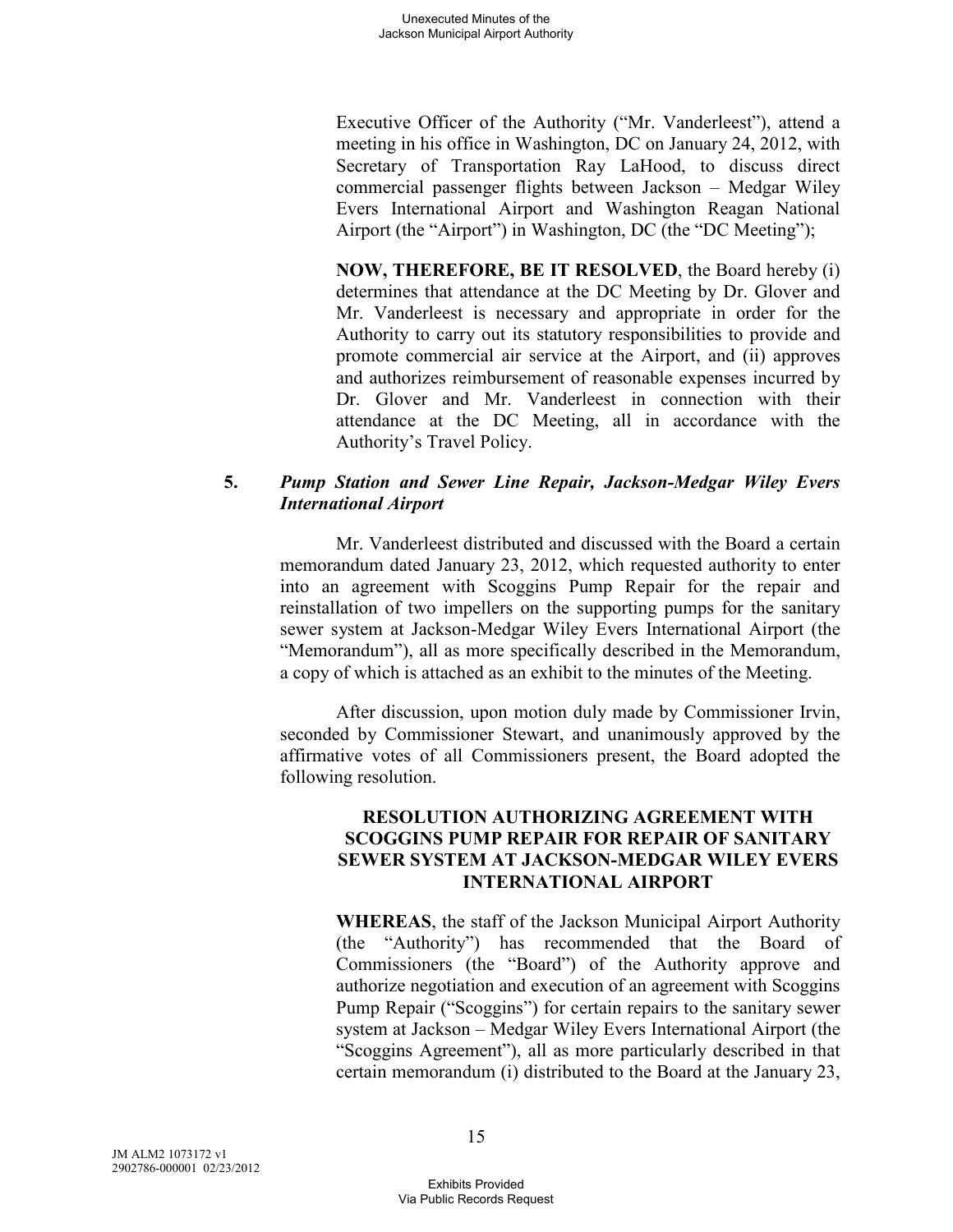2012, Regular Monthly Meeting of the Board, and (ii) incorporated herein by reference (the "Memoranda"); and

**WHEREAS**, the Board has reviewed the Memorandum and considered the recommendation therein by the staff of the Authority;

**NOW, THEREFORE, BE IT RESOLVED**, the Board hereby determines that it would be in the best interests of and in furtherance of the duties and responsibilities of the Authority to, and the Board hereby does, approve and authorize negotiation and execution of the Scoggins Agreement, said Scoggins Agreement to be in such form and to contain such terms and conditions consistent with the Memorandum as may be deemed appropriate by the Chief Executive Officer of the Authority, as evidenced by his execution thereof.

# **6.** *Name Change.*

Mr. Vanderleest distributed to the Board a certain memorandum entitled "Name Change Impacts: Locations, Options, Costs," and asked the Board to review and be prepared to discuss said memorandum at the next Board meeting. A copy of said memorandum is attached as an exhibit to the minutes of the Meeting.

# **VI. DISCUSSION: STRATEGIC INITIATIVES.**

There was no discussion of strategic initiatives at the Meeting.